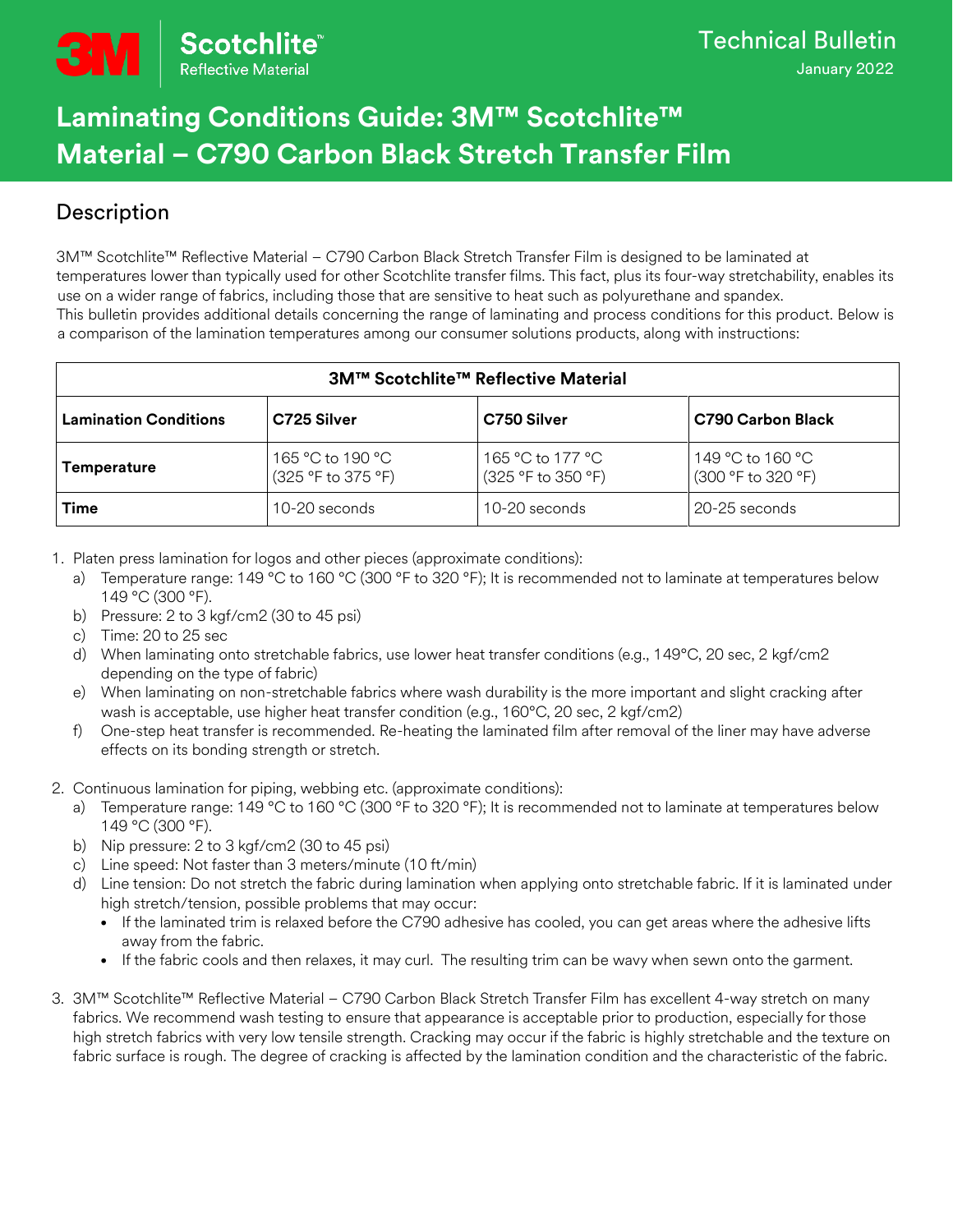Most crack lines are obvious only when stretched. The overall retroreflective performance of transfer film is not affected by the cracks. The following suggested method may help you to optimize the lamination conditions for each fabric.

- a) Use the suggested lamination conditions to laminate a sample with the required size and shape on each fabric. Make sure to apply the sample in the same orientation and on the same fabric side as will be done in mass production
- b) Let laminated sample sit for 24 hours to obtain targeted performance before stretching or washing.
- c) Wash the sample according to test method provided by the specifier.
- d) Examine the washed sample.
	- If oozing edges are present after heat lamination, reduce the lamination temperature, pressure, or use a slightly shorter heat press time.
	- If cracking after washing is present, reduce your lamination temperature or pressure setting.
	- If delamination or edge lifting occurs after wash, increase the lamination temperature or pressure settings.
- e) Cracking after wash may be inevitable in pieces narrower than 0.5 mm.
- 4. If cracking is seen when using high stretch fabrics, the following suggestions may reduce the cracking:
	- a) Do not stretch the fabric during lamination.
	- b) Replace the fabric with a less stretchable fabric or one with higher tensile strength.
	- c) Wash the fabric sample in a laundry bag to avoid unnecessary stretching.
	- d) Lower the wash cycle specification.
	- e) Adjust the customer visual standard so that minor cracks are allowed.
- 5. For lamination operations, customers should periodically check their equipment to ensure that the temperature set point matches the actual platen or roll temperature and that the temperature is uniform across lamination area.
- 6. Below are several factors that may affect adhesion on stretchable fabrics:
	- a) Surface roughness (texture).
	- b) Stretchability of the fabric (The texture changes when stretched).
	- c) Types of fabric: Woven, knitted etc. Also, the amount of elastic fiber content.
	- d) The change in texture at different fabric orientations (e.g., warp and weft directions). Remember to always laminate on the fabric in the same orientation as will be done in mass production.
	- e) The difference in texture on each side of the fabric (one side may be rougher).
	- f) Surface treatment on the fabric (i.e., DWR): Durable water repellent (DWR) finish can be difficult to adhere to. Contact your local 3M Application Engineer for assistance.
- 7. In accordance with good manufacturing practices, 3M recommends that all customers:
	- a) Establish an ongoing quality system which includes maintaining lot/roll identification throughout the garment production process.
	- b) Implement continuous testing throughout production and on finished garments that reflects the garment needs. This includes wash testing.
	- c) Periodically check the lamination equipment to ensure that the temperature set point matches the platen or roll temperature and that the temperature is uniform across the lamination area.
- 8. 3M™ Scotchlite™ Reflective Materials can adhere to many fabrics. However, some fabrics such as nylons and those treated with a durable water repellent (DWR) finish can be difficult to adhere to. For the best attachment in these cases, sewing is recommended by using 3M™ Scotchlite™ Reflective Material - Fabric. When transfer films are used, continuous testing should be done to ensure acceptable adhesion is maintained as input materials may vary. For specific application assistance, contact 3M Technical Service.

Please refer to our website, Scotchlite.com, for new or updated technical bulletins and technical data sheets.